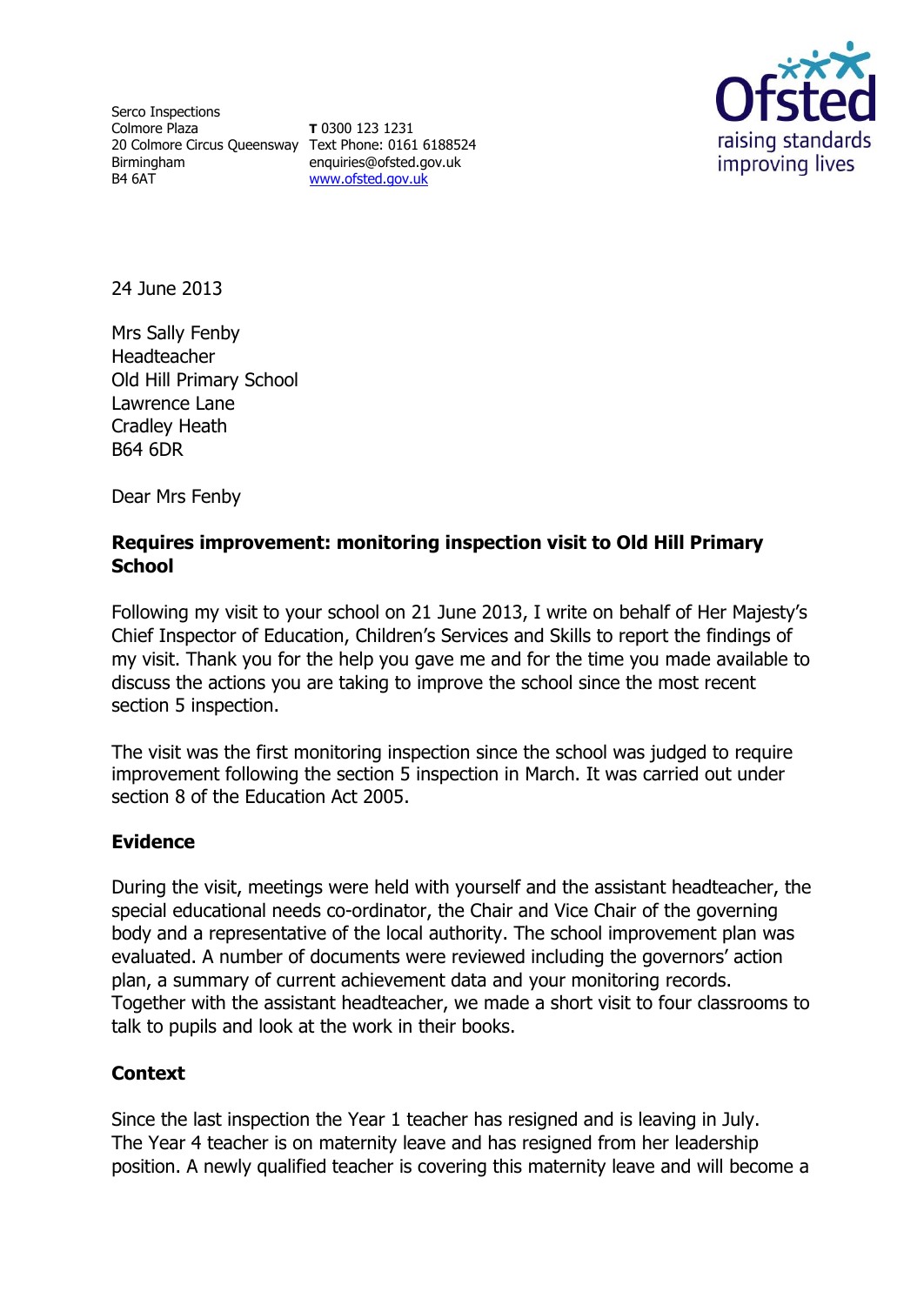

permanent member of staff in September. An additional assistant headteacher has been appointed for September and will be the subject leader for English. Five governors have resigned and two new governors have been appointed. As a result of restructuring, the Governing Body will be made up of 11 rather than 13 members.

## **Main findings**

The school's action plan is appropriately focussed on tackling the issues identified in the previous inspection. It contains clear timescales and it identifies the senior leaders and teaching staff that will be monitoring the impact of the actions taken. It is not clear the role that governors will play in monitoring the actions.

The monitoring of teaching that school leaders have undertaken indicates that the proportion of the teaching across the school that is good or better has increased since the previous inspection. Appropriate strategies are in place to provide support to teachers whose teaching is not yet good. School data show rates of progress, particularly in reading and mathematics are improving.

My visits to classrooms confirms the findings of monitoring undertaken by senior leaders, which found that as a result of a new revised marking policy, pupils are now more regularly responding to the comments teachers make about their work. This is helping pupils understand what they need to do to improve. However, there are still inconsistencies in practice between classes that need addressing.

Through the introduction of a new lesson structure, senior leaders have effectively focused on raising teachers' expectations of what pupils should achieve in mathematics lessons. Pupils are responding with enthusiasm to this new level of challenge and in my visits to lessons, they were keen to try the 'mission impossible' tasks that the teachers had prepared. Increasingly regular checks on the progress that pupils make in writing means that activities are more often set at the right level. My observations identified that teaching assistants are not always used as effectively as they could be to maximise the progress pupils make within the classroom.

Senior and middle leaders have benefitted from working with leaders from a local good school. They are taking more responsibility for the leadership of the areas for which they are responsible. They are now supporting other staff to improve their practice. This is particularly evident in mathematics and in the assessment of writing.

Governors have produced their own action plan, which focuses on the areas for improvement identified in the recent inspection. Many of the actions however, have yet to take place and governors do not have a good understanding of how well the school is doing. An external review of governance has not yet been organised.